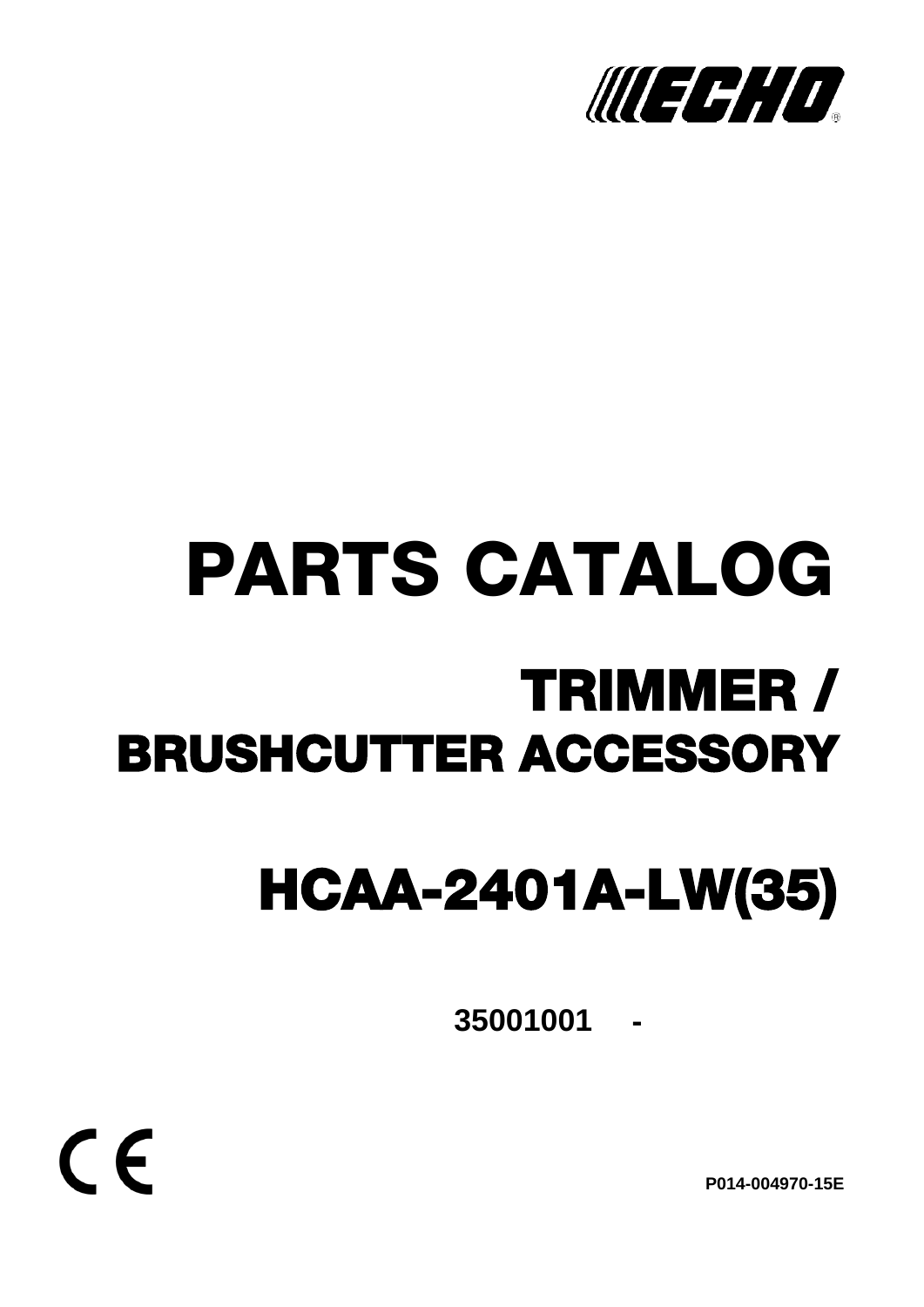#### 1. GEAR CASE



| <b>KEY</b> |           | LV PART NUMBER Q'TY DESCRIPTION |                |                          | <b>REMARKS</b>   | NOTE <sub>1</sub> | NOTE2 |
|------------|-----------|---------------------------------|----------------|--------------------------|------------------|-------------------|-------|
|            |           | P021-047560                     |                | CASE ASY, GEAR           |                  |                   |       |
| 3          | $\ddot{}$ | C534-001010                     |                | SHAFT, GEAR              | 10 M6-M6         |                   |       |
| 4          | $\ddot{}$ | V655-000090                     | 1              | SHAFT, PINION            |                  |                   |       |
| 5          | ÷.        | 900800-36002                    | 1              | BEARING, BALL 6002       | 6002             |                   |       |
| 6          | $+$       | 94004-36002                     |                | <b>BEARING, BALL</b>     | BB6002ZZ/C3      |                   |       |
| 7          | $+$       | 900701-00014                    |                | CIRCLIP 14               | $CS-14$          |                   |       |
| 8          | $+$       | 92424-32000                     |                | <b>SNAP RING</b>         |                  |                   |       |
| 9          | $+$       | V187-000080                     |                | <b>GREASE NIPPLE</b>     |                  |                   |       |
| 10         | $\ddot{}$ | 900603-00006                    |                | WASHER 6                 | $6.5*13*1$       |                   |       |
| 11         | $+$       | V187-000080                     |                | <b>GREASE NIPPLE</b>     |                  |                   |       |
| 12         |           | V150-003940                     |                | PLATE, EYE               | T <sub>0.6</sub> |                   |       |
| 13         |           | V650-000660                     |                | <b>GEAR, SPUR</b>        |                  |                   |       |
| 14         |           | V356-000730                     | 2              | COLLAR, 10               | 9.5*13*L4        |                   |       |
| 15         |           | C532-000360                     | 2              | ROD, CONNECTING          |                  |                   |       |
| 16         |           | V541-000570                     |                | <b>SEAL</b>              |                  |                   |       |
| 17         |           | V110-000180                     |                | <b>GASKET, GEAR CASE</b> |                  |                   |       |
| 18         |           | C539-000130                     |                | LID, GEARCASE            | T1.2             |                   |       |
| 19         |           | V804-000110                     | $\overline{7}$ | BOLT, TORX 4             | TB-4*10 12.9     |                   |       |
| 20         |           | P021-047570                     |                | <b>GEAR, BEVEL SET</b>   |                  |                   |       |
| 21         |           | 900603-00006                    |                | <b>WASHER 6</b>          | $6.5*13*1$       |                   |       |
| 22         |           | V347-000030                     | 2              | <b>CONE WASHER</b>       |                  |                   |       |
| 23         |           | 900502-00006                    |                | NUT 6 (3N)               | 3N6              |                   |       |
| 24         |           | 900560-00006                    |                | NUT, LOCK                | 6                |                   |       |
| 25         |           | P021-047820                     |                | CASE ASY, GEAR           |                  |                   |       |
| 26         | $+$       | C531-001040                     |                | CASE.GEAR                |                  |                   |       |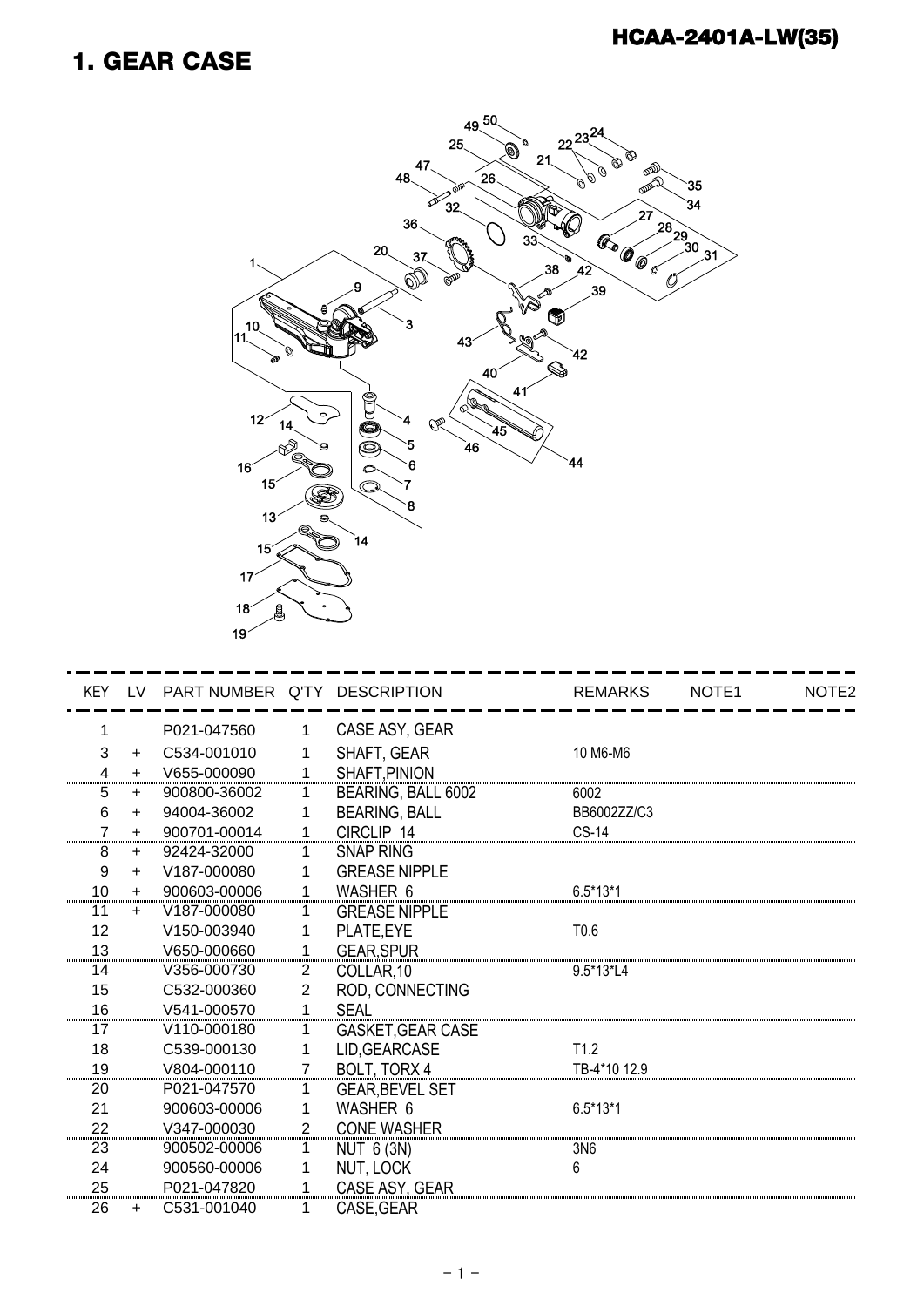#### 1. GEAR CASE



| KEY |           | LV PART NUMBER Q'TY DESCRIPTION |                |                        | <b>REMARKS</b>   | NOTE <sub>1</sub> | NOTE <sub>2</sub> |
|-----|-----------|---------------------------------|----------------|------------------------|------------------|-------------------|-------------------|
| 27  | $+$       | V651-001000                     | 1              | <b>GEAR, BEVEL</b>     |                  |                   |                   |
| 28  | $\ddot{}$ | 900855-06901                    |                | BEARING, BALL 6901     | 6901             |                   |                   |
| 29  | $+$       | 900859-06901                    | 1              | <b>BEARING, BALL</b>   | 6901             |                   |                   |
| 30  | $+$       | 900706-00012                    | 1              | CIRCLIP <sub>12</sub>  | <b>WR-12</b>     |                   |                   |
| 31  | $+$       | 92424-24000                     | 1              | <b>SNAP RING</b>       |                  |                   |                   |
| 32  |           | 900724-00035                    | 1              | O-RING 35              | $S-35$           |                   |                   |
| 33  |           | V340-000300                     | 1              | <b>SHIM</b>            |                  |                   |                   |
| 34  |           | V805-000170                     | 1              | BOLT, TORX 5           | TB-5*25 10.9     |                   |                   |
| 35  |           | V805-000130                     |                | <b>BOLT, TORX 5</b>    | TB-5*10 10.9     |                   |                   |
| 36  |           | C465-000030                     | 1              | <b>RESETTER, LATCH</b> |                  |                   |                   |
| 37  |           | 900175-05012                    | 2              | BOLT, H.S.H            | $5*12$           |                   |                   |
| 38  |           | C661-000150                     | 1              | LEVER, RELEASE         | T <sub>3.2</sub> |                   |                   |
| 39  |           | V494-000880                     | 1.             | CAP                    |                  |                   |                   |
| 40  |           | C661-000080                     |                | <b>SAFTY LEVER</b>     |                  |                   |                   |
| 41  |           | V494-000890                     | 1              | CAP                    |                  |                   |                   |
| 42  |           | V204-000580                     | 2              | <b>PIN RATCHET</b>     |                  |                   |                   |
| 43  |           | V452-000710                     | 1              | <b>COIL SPRING</b>     |                  |                   |                   |
| 44  |           | C403-000480                     | 1              | <b>HANDLE</b>          |                  |                   |                   |
| 45  | $+$       | V354-000320                     | 2              | <b>COLLAR</b>          |                  |                   |                   |
| 46  |           | 91463-06020                     | $\overline{2}$ | <b>SCREW TRUSS</b>     |                  |                   |                   |
| 47  |           | V450-001930                     |                | SPRING, COMPRESSION    |                  |                   |                   |
| 48  |           | C226-000070                     | 1              | PIN, CONTROL           |                  |                   |                   |
| 49  |           | M613-000250                     |                | <b>KNOB</b>            |                  |                   |                   |
| 50  |           | 900700-00005                    | 1              | E-RING 5               | $CE-5$           |                   |                   |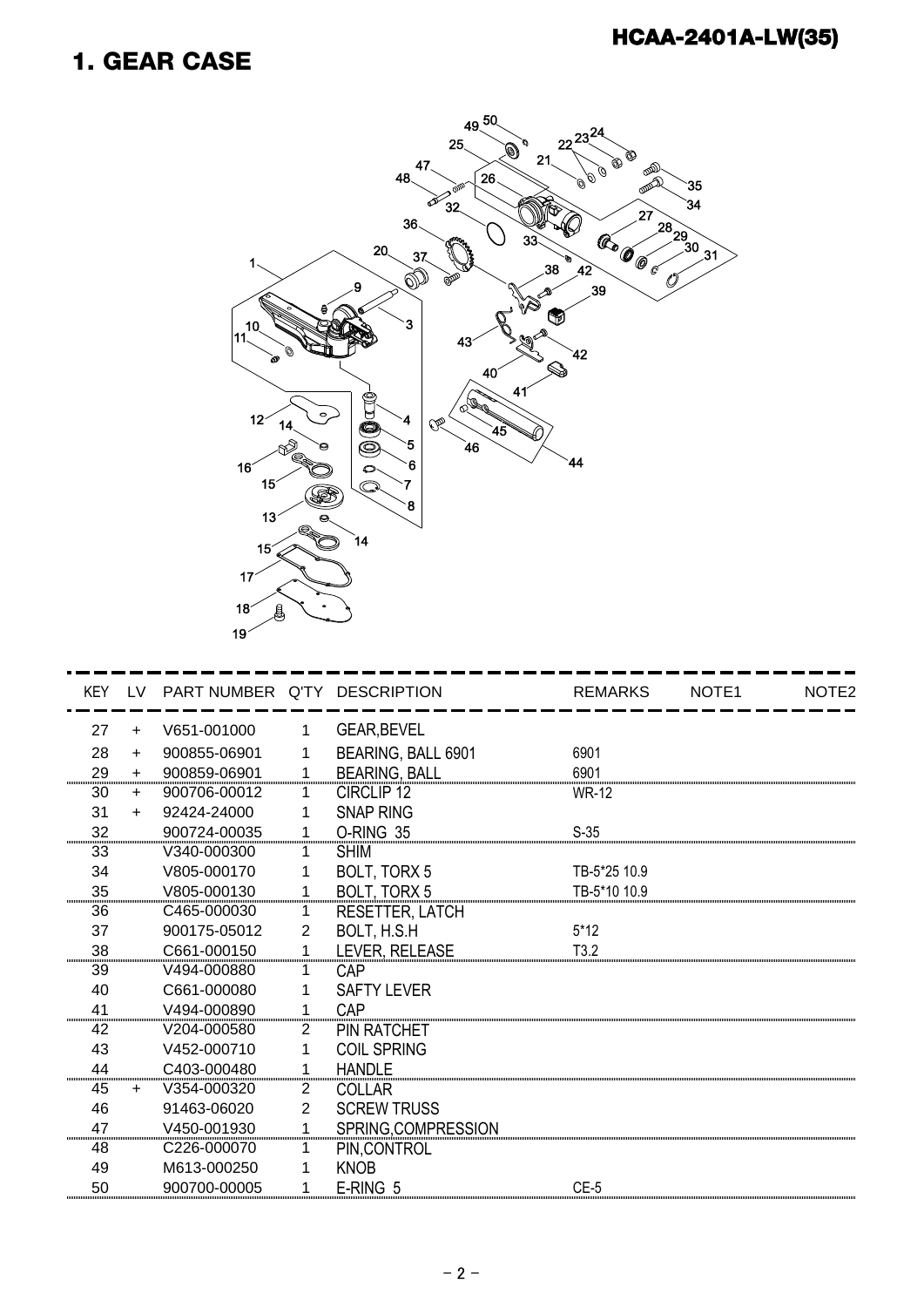#### 2. CUTTER



|    |           | KEY LV PART NUMBER Q'TY DESCRIPTION |    |                    | <b>REMARKS</b>   | NOTE <sub>1</sub> | NOTE2 |
|----|-----------|-------------------------------------|----|--------------------|------------------|-------------------|-------|
|    |           | X041-000510                         |    | <b>CUTTER, ASM</b> |                  |                   |       |
|    | $\pm$     | X425-000920                         |    | SUPPORT, CUTTER    | 600MM            |                   |       |
| 3  | $\ddot{}$ | X425-000930                         | 5  | SUPPORT, CUTTER    | T <sub>0.5</sub> |                   |       |
| 4  | +         | X411-001320                         | 2  | <b>CUTTER</b>      | 600MM T2.0       |                   |       |
| 5  | $\ddot{}$ | V204-000570                         | 5  | <b>BOLT</b>        |                  |                   |       |
| 6  | $\ddot{}$ | V304-000240                         | 5  | <b>WASHER</b>      |                  |                   |       |
|    | +         | 433022-06460                        | 5. | NUT                |                  |                   |       |
| 8  | $\ddot{}$ | J447-001050                         |    | <b>GUARD</b>       | T <sub>1.6</sub> |                   |       |
| 9  | $\ddot{}$ | V805-000120                         |    | BOLT, TORX 5       | TB-5*8 10.9      |                   |       |
| 10 | $+$       | V376-002130                         |    | <b>SPACER</b>      |                  |                   |       |
| 11 | $\ddot{}$ | V304-000240                         |    | <b>WASHER</b>      |                  |                   |       |
| 12 | $\ddot{}$ | V805-000250                         |    | BOLT, TORX 5       | TB-5*16 12.9     |                   |       |
| 13 |           | V263-000330                         | 2  | <b>FLANGE NUT</b>  |                  |                   |       |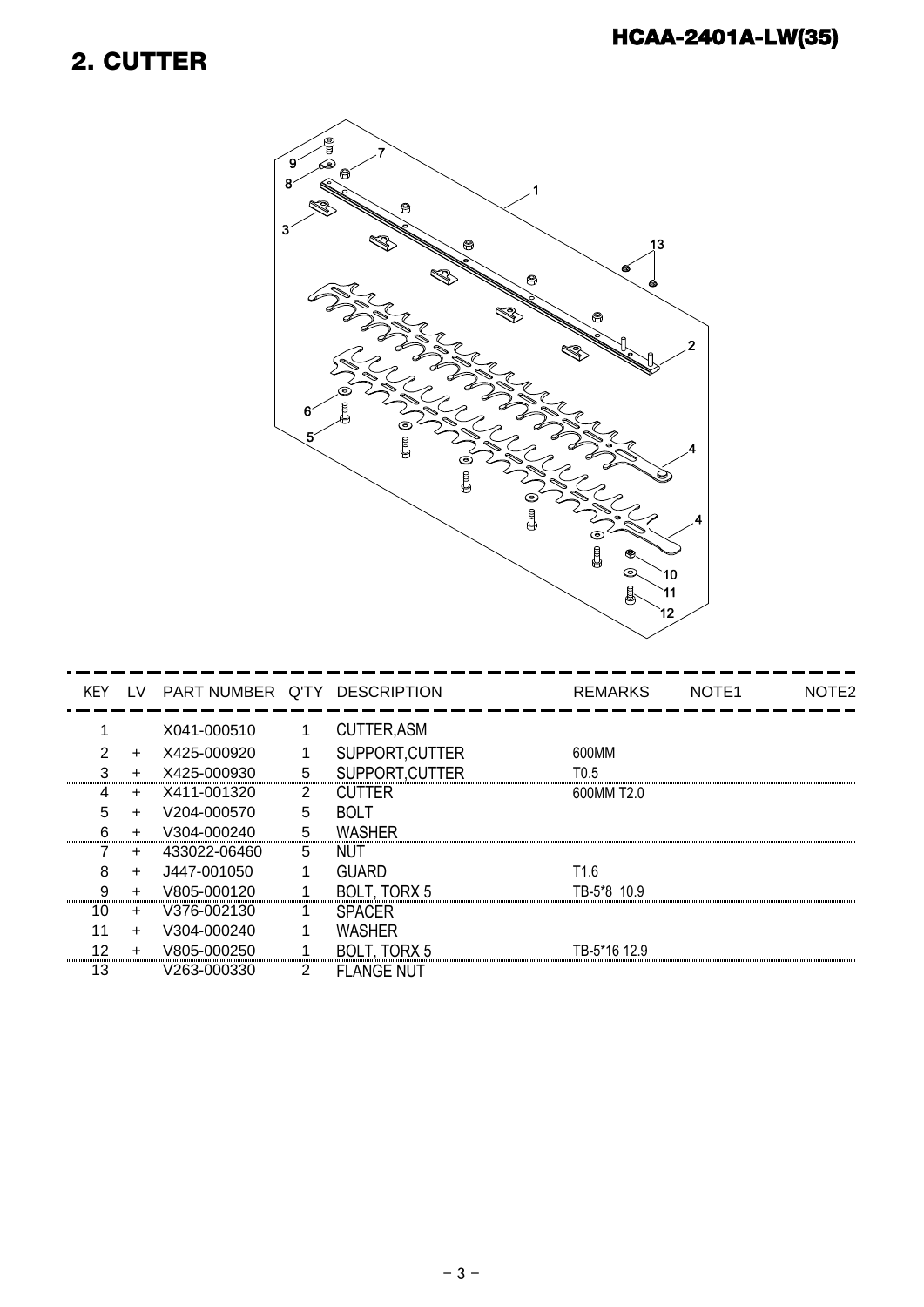#### 3. MAIN PIPE



| KEY | LV.   | PART NUMBER Q'TY DESCRIPTION |                      | <b>REMARKS</b> | NOTE <sub>1</sub> | NOTE2 |
|-----|-------|------------------------------|----------------------|----------------|-------------------|-------|
|     |       | P021-049810                  | <b>MAIN PIPE ASY</b> |                |                   |       |
|     |       |                              |                      |                |                   |       |
|     | $\pm$ | 890617-12361                 | LABEL, CAUTION       |                |                   |       |
| 2   |       | C506-000071                  | SHAFT, FLEXIBLE      |                |                   |       |
|     |       | C440-000100                  | <b>GUARD, HAND</b>   |                |                   |       |
| 5   |       | V805-000060                  | BOLT, TORX 5         | TB-5*35 10.9   |                   |       |
| հ   |       | 900603-00005                 | <b>WASHER 5</b>      | $5.5*12*0.8$   |                   |       |
|     |       | 900500-00005                 | NUT <sub>5</sub>     |                |                   |       |
| 8   |       | 900562-00005                 | NUT, LOCK            |                |                   |       |
| Ω   |       | 890152-04930                 | LABEL, CAUTION       |                |                   |       |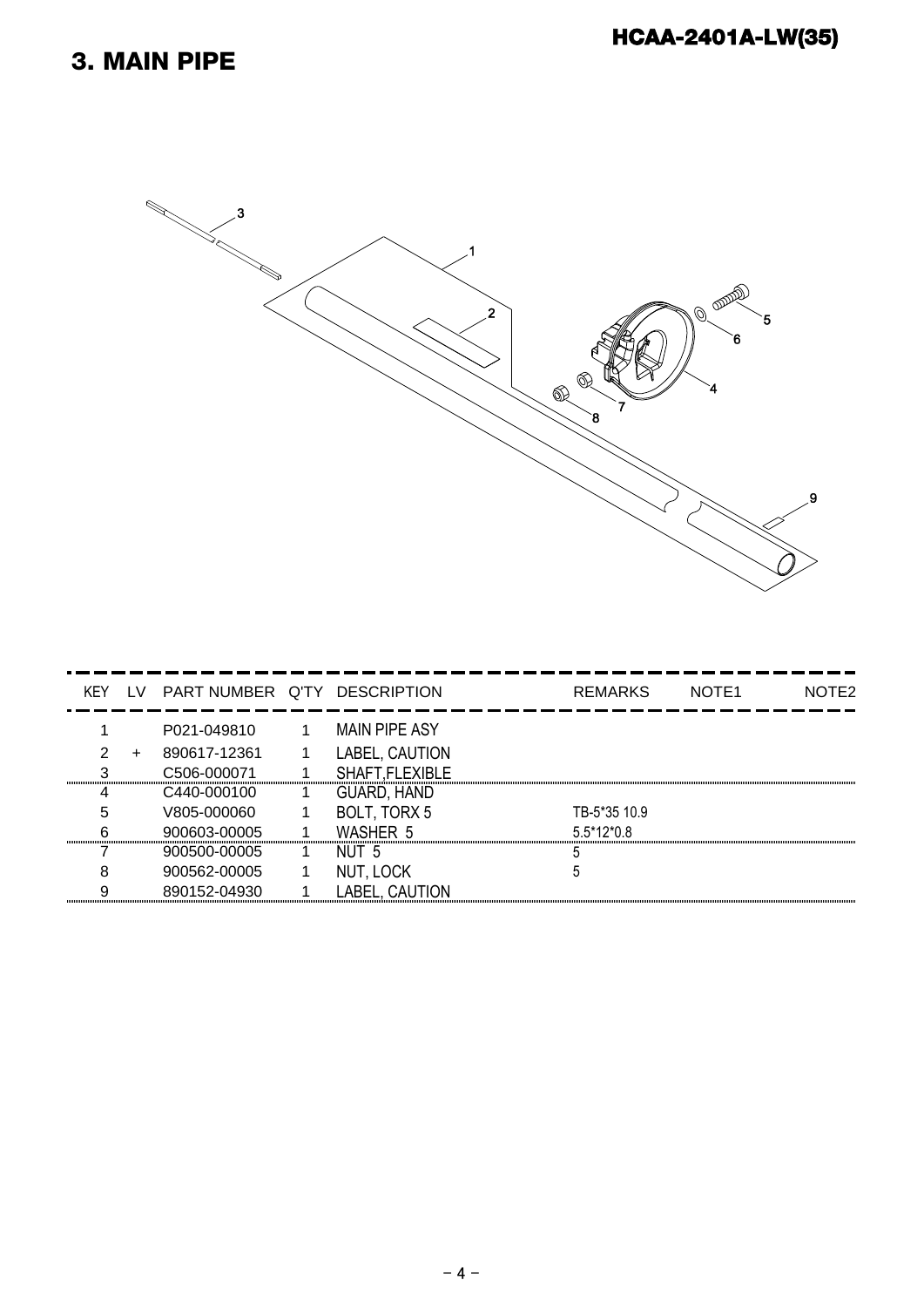#### 4. ACCESSORIES



| KEY | I V | PART NUMBER Q'TY DESCRIPTION |                       | <b>REMARKS</b> | NOTE <sub>1</sub> | NOTE <sub>2</sub> |
|-----|-----|------------------------------|-----------------------|----------------|-------------------|-------------------|
|     |     | C525-000011                  | <b>CAP, MAIN PIPE</b> | 25MM PIPE      |                   |                   |
| 2   |     | C649-000121                  | <b>HOOK</b>           | 8 DEGREE BEND  |                   |                   |
| 3   |     | X495-000570                  | SCABBARD, BLADE       |                |                   |                   |
| 4   |     | X602-000190                  | <b>PLUG WRENCH</b>    |                |                   |                   |
| 5   |     | X600-000020                  | SPANNER               |                |                   |                   |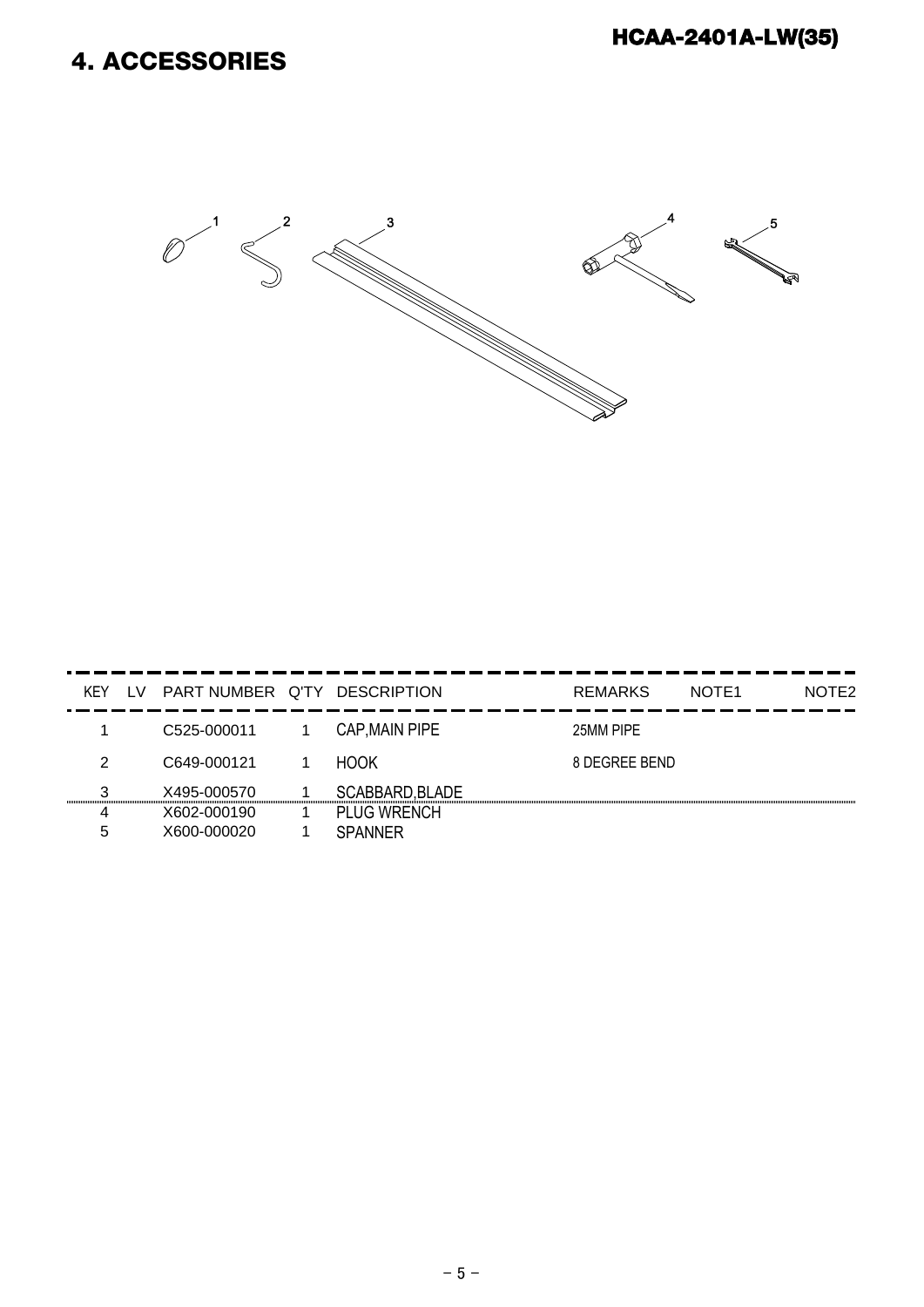**Index**

| Patrs Number Key No. |                                               | Patrs Number Key No. |                                                  | Patrs Number Key No. |
|----------------------|-----------------------------------------------|----------------------|--------------------------------------------------|----------------------|
| 433022-06460         | $2 - 7$                                       | V304-000240          | $2 - 11$                                         |                      |
| 890152-04930         | $3 - 9$                                       | V340-000300          | $\mathbf{1}$<br>$-33$                            |                      |
| 890617-12361         | $3 - 2$                                       | V347-000030          | $-22$<br>1                                       |                      |
| 900175-05012         | 37<br>1<br>$\overline{\phantom{a}}$           | V354-000320          | $-45$<br>1                                       |                      |
| 900500-00005         | $3 - 7$                                       | V356-000730          | -14<br>1<br>$\overline{\phantom{a}}$             |                      |
| 900502-00006         | $\mathbf 1$<br>23<br>$\sim$                   | V376-002130          | 10<br>$\overline{2}$<br>$\overline{\phantom{a}}$ |                      |
| 900560-00006         | $-24$<br>1                                    | V450-001930          | $-47$<br>1                                       |                      |
| 900562-00005         | 8<br>3<br>$\overline{\phantom{a}}$            | V452-000710          | $-43$<br>1                                       |                      |
| 900603-00005         | $3 -$<br>6                                    | V494-000880          | $-39$<br>1                                       |                      |
| 900603-00006         | $\mathbf 1$<br>10<br>$\overline{\phantom{a}}$ | V494-000890          | $-41$<br>1                                       |                      |
| 900603-00006         | 21<br>1<br>$\overline{\phantom{a}}$           | V541-000570          | 16<br>1<br>$\blacksquare$                        |                      |
| 900700-00005         | 50<br>1<br>$\sim$                             | V650-000660          | -13<br>1<br>$\overline{\phantom{a}}$             |                      |
| 900701-00014         | 7<br>1<br>$\overline{\phantom{a}}$            | V651-001000          | $-27$<br>1                                       |                      |
| 900706-00012         | $-30$<br>1                                    | V655-000090          | - 4<br>1                                         |                      |
| 900724-00035         | $-32$<br>1                                    | V804-000110          | 1<br>$-19$                                       |                      |
| 900800-36002         | 5<br>1<br>$\sim$                              | V805-000060          | 3<br>$-5$                                        |                      |
| 900855-06901         | $-28$<br>1                                    | V805-000120          | $2 - 9$                                          |                      |
| 900859-06901         | $-29$<br>1.                                   | V805-000130          | 1<br>$-35$                                       |                      |
| 91463-06020          | $-46$<br>1.                                   | V805-000170          | $-34$<br>1                                       |                      |
| 92424-24000          | $-31$<br>1                                    | V805-000250          | $2 - 12$                                         |                      |
| 92424-32000          | 8<br>1<br>$\overline{\phantom{a}}$            | X041-000510          | $2 - 1$                                          |                      |
| 94004-36002          | 6<br>1.<br>$\overline{\phantom{a}}$           | X411-001320          | $2 - 4$                                          |                      |
| C226-000070          | 48<br>1<br>$\overline{\phantom{a}}$           | X425-000920          | $2 - 2$                                          |                      |
| C403-000480          | 44<br>1                                       | X425-000930          | $2 - 3$                                          |                      |
| C440-000100          | 3<br>$-4$                                     | X495-000570          | $4 - 3$                                          |                      |
| C465-000030          | 1<br>36<br>$\overline{\phantom{a}}$           | X600-000020          | $4 - 5$                                          |                      |
| C506-000071          | 3<br>3<br>$\overline{\phantom{a}}$            | X602-000190          | 4 - 4                                            |                      |
| C525-000011          | 4<br>1<br>$\overline{\phantom{a}}$            |                      |                                                  |                      |
| C531-001040          | 26<br>1                                       |                      |                                                  |                      |
| C532-000360          | 15<br>1<br>$\overline{\phantom{a}}$           |                      |                                                  |                      |
| C534-001010          | $-3$<br>1                                     |                      |                                                  |                      |
| C539-000130          | $-18$<br>$\mathbf 1$                          |                      |                                                  |                      |
| C649-000121          | $\overline{2}$<br>4 -                         |                      |                                                  |                      |
| C661-000080          | 40<br>1.<br>$\sim$                            |                      |                                                  |                      |
| C661-000150          | $-38$<br>$\mathbf{1}$                         |                      |                                                  |                      |
| J447-001050          | $2 -$<br>8                                    |                      |                                                  |                      |
| M613-000250          | $\mathbf{1}$<br>$-49$                         |                      |                                                  |                      |
| P021-047560          | 1<br>$\mathbf 1$<br>$\overline{\phantom{a}}$  |                      |                                                  |                      |
| P021-047570          | $1 - 20$                                      |                      |                                                  |                      |
| P021-047820          | $-25$<br>1.                                   |                      |                                                  |                      |
| P021-049810          | $3 - 1$                                       |                      |                                                  |                      |
| V110-000180          | $1 - 17$                                      |                      |                                                  |                      |
| V150-003940          | $1 - 12$                                      |                      |                                                  |                      |
| V187-000080          | 1<br>9<br>$\sim$                              |                      |                                                  |                      |
| V187-000080          | 1<br>$-11$                                    |                      |                                                  |                      |
| V204-000570          | $2 - 5$                                       |                      |                                                  |                      |
| V204-000580          | $1 - 42$                                      |                      |                                                  |                      |
| V263-000330          | $2 - 13$                                      |                      |                                                  |                      |
| V304-000240          | $2 - 6$                                       |                      |                                                  |                      |